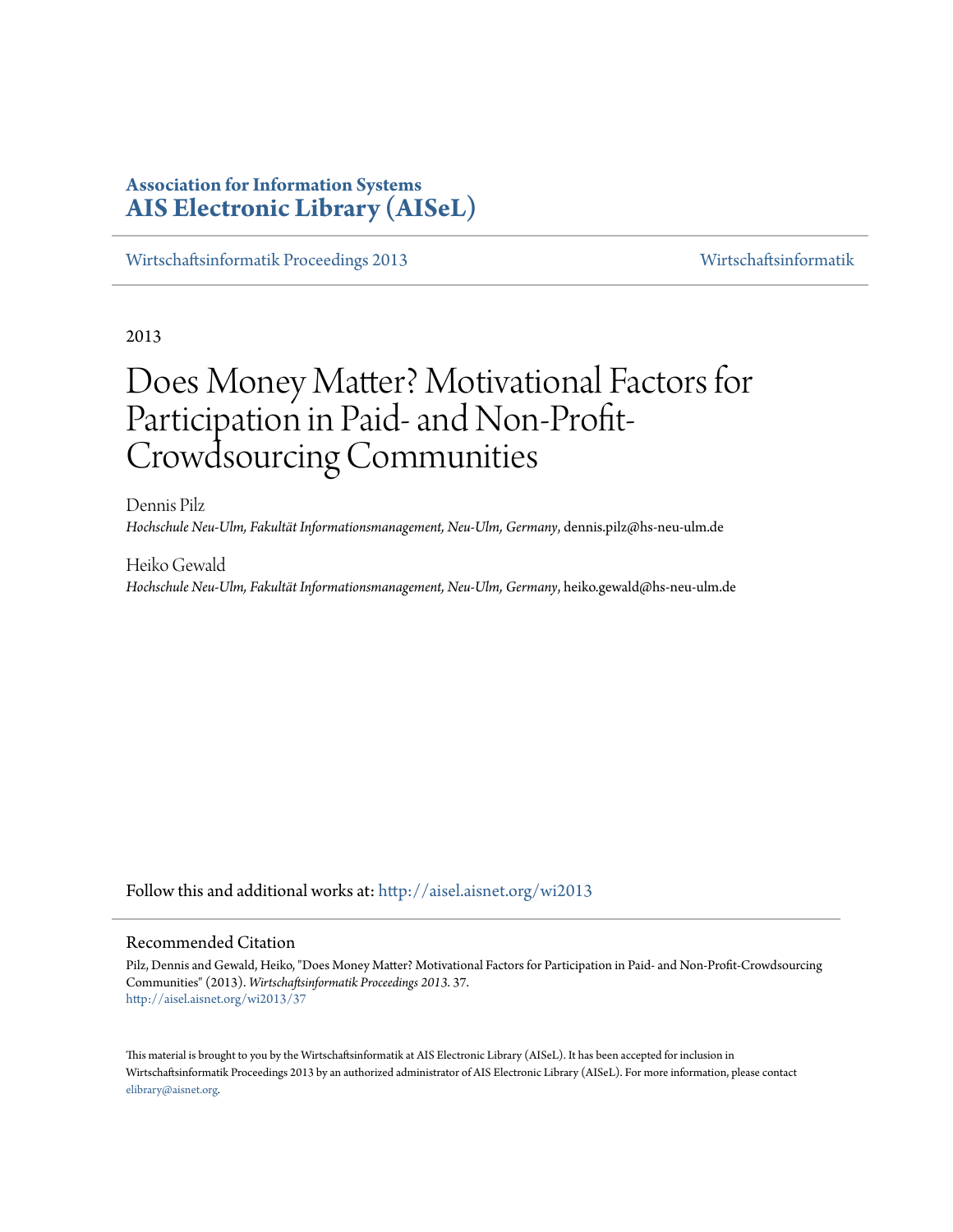# **Does Money Matter? Motivational Factors for Participation in Paid- and Non-Profit-Crowdsourcing Communities**

Dennis Pilz and Heiko Gewald

Hochschule Neu-Ulm, Fakultät Informationsmanagement, Neu-Ulm, Germany {dennis.pilz, heiko.gewald}@hs-neu-ulm.de

**Abstract.** Crowdsourcing, the use of an undefined group of external people to complete tasks for the corporation, gained significantly in importance over the last years. Yet little is known about the factors that motivate participants to join crowdsourcing communities.

This paper compares the findings of Kaufmann et al. [1] who conducted a study on MechanicalTurk -a profit oriented software development crowdsourcing platform- with the results of a questionnaire posed to the members of MobileWorks - a non-profit crowdsourcing platform.

Findings show that many motivational factors apply consistently whether forprofit or for-fun. However, some factors differ significantly; especially extrinsic factors are of far more importance in for-profit communities. The deeper analysis reveals that society may see a larger trend towards crowdsourcing as mean of employment, as more and more individuals regard it as serious work and reliable source of income.

**Keywords:** Crowdsourcing, Motivation Theory, Extrinsic/ Intrinsic Motivation

## **1 Introduction**

The open source software (OSS) movement in the 1980ies built a foundation for the distributed development of software through a geographically non- localized community of programmers [5]. OSS developers use the internet to share software and code, coordinating the development of open source projects such as Apache Web Server, Linux etc. and provide the possibility to download, modify, use and further develop the communities' software [7]. By creating novel software codes and freely reveal it to the public, the OSS community neglected the commercial (i.e. financial) edge but gained appreciation for robust and easily modifiable code. Over time, OSS proved to be a viable economic model of private investment and collective action [5], [8]. The OSS community demonstrated a new and successful way how a group of programmers is able to develop software even without receiving any monetary compensation [9], [10].

11<sup>th</sup> International Conference on Wirtschaftsinformatik,

 $27<sup>th</sup>$  February – 01<sup>st</sup> March 2013, Leipzig, Germany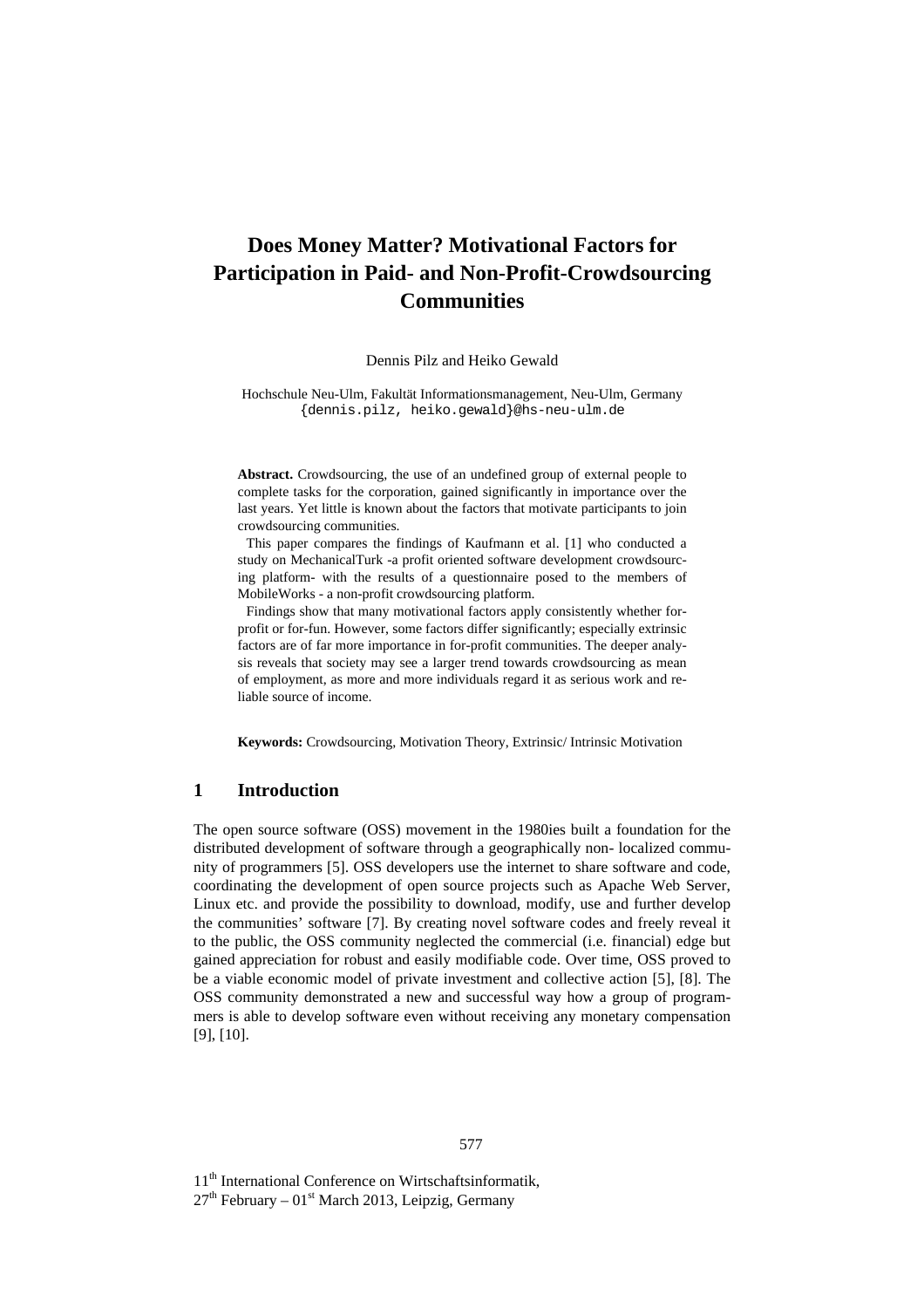The transformation of the World Wide Web through the collaborative mechanisms of Web 2.0 opened new ways for OSS communities for working together as it facilitates participation for information sharing and collaboration within virtual communities. However, there is still little understanding on how online community members get stimulated to participate, create and share content [11].

This research investigates the intrinsic and extrinsic motivation of individuals to participate in distributed software production. To cover different aspects of motivation (including monetary compensation) the research object has been extended to include not only OSS software but all types of software (including commercial software). Therefore the mechanisms of crowdsourcing are analyzed according to the following definition: "*crowdsourcing is the act of taking a job traditionally performed by a designated agent (usually an employee) and outsourcing it to an undefined, generally large group of people in the form of an open call*." [12]

The theoretical base for this paper is the research model developed by Kaufmann et al. [1] which contains classic motivation theory [2], work motivation [3] and open source theory [4]. A combination of qualitative and quantitative empirical measures has been used to gather new insights into the mechanisms of this new type of outsourcing structure. To account for specific effects depending on organizational structures the research domain has been set to small and medium-sized enterprises (SMEs) in the software development industry (and thus crowdsourcing communities working for those clients).

The paper is organized as follows: First the selected research domain is being discussed, followed by a review of the literature and the resulting description of the research gap and explication of the research question. This is followed by the research layout and description of the research method and its execution. The paper closes with a discussion of the findings followed by limitations, further research and the final conclusions.

## **2 Research Domain**

Crowdsourcing is a relatively new topic which shows a promising trend to be implemented as an alternative mode of software production by large companies, especially in Northern America. However, the number of SMEs using crowdsourcing is still comparatively low [13].

In-depth understanding why SMEs are lagging behind is still scarce. One reason postulated is that SMEs -specifically in Europe- have a high level of risk aversion which could lead to resistance in implementation of crowdsourcing and open innovation processes [14]. Nevertheless, SMEs need to position themselves for a new way of collaboration since several trends are pointing in the same direction like innovation strategies which move from closed to open innovation [13].

To enhance understanding of the described mismatch SMEs have been selected as research domain.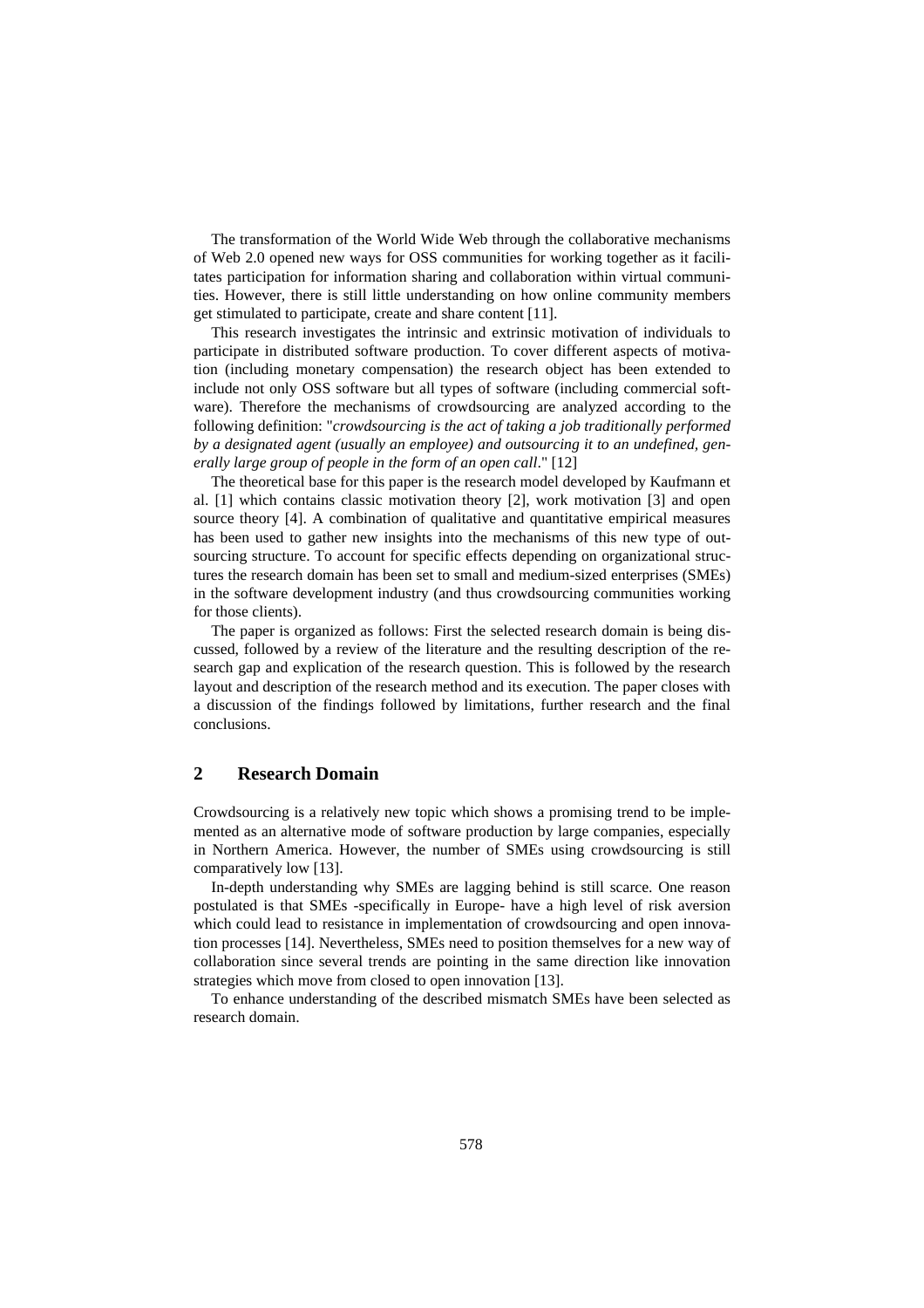## **3 Review of the Literature**

This section examines the available literature on worker's motivation in different crowdsourcing domains.

#### **3.1 Collaborative Practices in SMEs: Opportunities and Challenges**

In various aspects SMEs differ considerably from large corporations. Decisionmaking is centralized to a few responsible individuals and bureaucracy is reduced. Limited long-term planning, greater dependency on external services and expertise, fewer financial resources, lower technical expertise and weaker management skills are crucial factors [16], [17].

The general challenges for SMEs are to "*sustain interoperability to larger entrepreneurs for better opportunities, to intermediaries for improving their capacities, and to the grass roots clients for offering better services*" [18]. Building new competences despite a lack of expertise and funding are further challenges. Crowdsourcing can become a suitable model to overcome some of these obstacles. A comparable model is that of open innovation where the role of internal research (R&D) changes from knowledge generation to a knowledge-brokering model [19].

Using these mechanisms SMEs can create new challenging ideas and position themselves to interact with large firms as well as individuals. Considering the possibility that several solutions with different technical paths could be provided by the crowd, this multiplicity of options needs to be taken into account for crowdsourcing to reach its full potential [13, 20]. Furthermore, receiving information from the crowd on a certain topic requires time and skills by the company employees involved. The multitude of different options can be seen as a threat through information overload [13]. This proves problematic for SMEs, fostered by a lack of time, activity and affordable resources that are not related to core business activities. In this context, Maiolini mentioned, "*the real power of the facilitator derives from his capabilities to acquire and convoy the wisdom of crowd"* [21].

A possible outcome of this trend towards collaboration would be to partner with other SMEs, online communities, or large organizations in an institutionalized way. SMEs would be able to connect their R&D department to agents outside the firm's boundaries by adopting an "open*"* paradigm to their current business model. All parties involved could benefit, particularly if projects complement each other's competences [22], [13]. Crowdsourcing thus can help SMEs evolve from competition to cooperation in the marketplace [18].

The risk of receiving a non-satisfactory input is likely to disappear if firms arrange an open call with financial incentives. Hafkesbrink and Scholl described that interfirm relationships can be applied to crowdsourcing by combination competences of numerous individuals through integrated organizational and individual mechanisms [22]. By applying the Open Innovation paradigm through the reduction of internal independencies and R&D, Chesbrough [19] sees a chance for SMEs to enter into new markets by creating new value chains.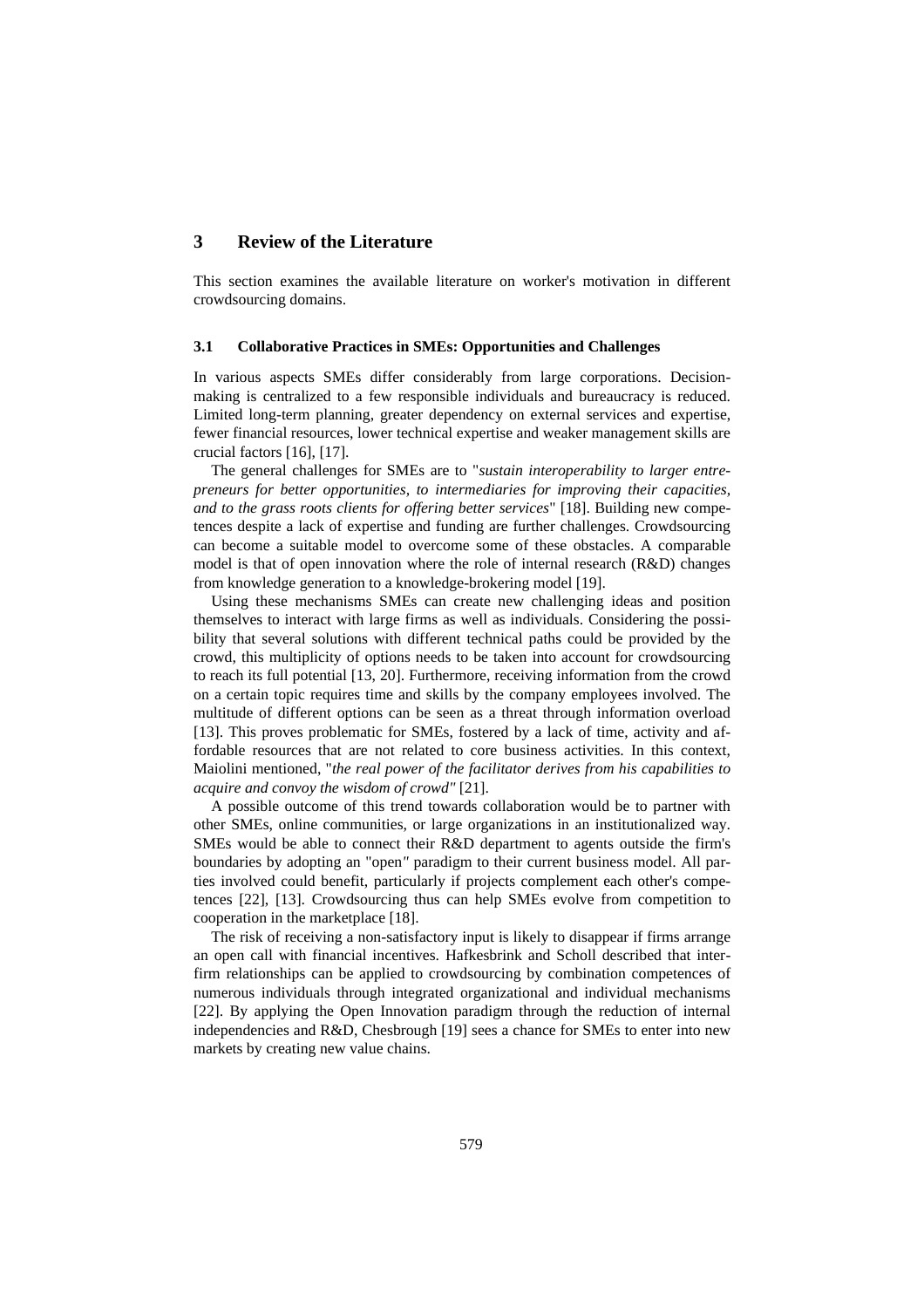Nevertheless, there are some crucial challenges for crowdsourcing adoption by SMEs. According to Maiolini and Naggi a major challenge for a successful adoption of the crowdsourcing paradigm is to find new ways to internalize knowledge from outside the organization another one how to maintain this form of relationship [13]. Additionally there is an issue of trust towards external participants' contributions and external members require long-term motivation for a continuous and successful collaboration. Another major challenge is the question concerning the abilities and characteristics of the owner or CEO to manage crowdsourcing practices. Furthermore, the executive level vision or their lack of can impede small firms from innovative practices. This topic has already been considered in the context of Information System studies on characteristics of owners or CEOs [13]: innovativeness [23]; skills and knowledge [24]; age, educational level, gender and management experience [25]; creativity and attitude toward risk [26].

#### **3.2 Motivational Aspects to Participate in Crowdsourcing Actions**

Leimeister [27] analyzed motives and incentives within the *SAPiens Idea Competition community*. The authors focused on literature from sports and open source competitions that follow the four overall motives direct compensation, learning, selfmarketing and social motives. The study did not include intrinsic motivations.

Brabham [28], [29] investigated motivational aspects on the platform *iStockphoto*, a well-known platform for photographs, by conducting a question- based survey related to different motivational components. The results out of this study show that the possibility of earning money is the most dominant motivation; moreover, he analyzed the t-shirt contest site *Threadless* by conducting qualitative interviews. The results show five main motivations: Love of community and addiction to the community on the intrinsic side, and earn money, improve creative skills and get employed as a freelancer on the extrinsic side.

Ipeirotis [30] and Kaufmann et al. [1] analyzed motivational aspects in paid crowdsourcing platforms like *MechanicalTurk*. Their results indicated the intrinsic aspects: fruitful way to spend free time, kill time and tasks are fun, and primary source of income and secondary source of income on the extrinsic side as the most powerful motivational factors for participation.

Organisciak [31] investigated crowdsourcing motivations that are published in online sources like blogs etc. His findings show that the aspects of fun and interest on the intrinsic side and money making and self-benefit on the extrinsic side dominate.

Additionally, investigations in the open source movement show that "voluntary" and "unpaid" participation as well as "hobby" are the most common drivers for contribution in an (unpaid) open source project [4], [9].

Finally and most important, the results of the *MechanicalTurk* Study conducted with a combined model [1] containing theoretical researches from classic motivation theories [2] work motivation [3] and open source software theory [4] model shows that it is possible to distinguish "occasional workers" from "power workers". Moreover, the variable "payment" and "task autonomy" are the most fundamental values found in this study [1].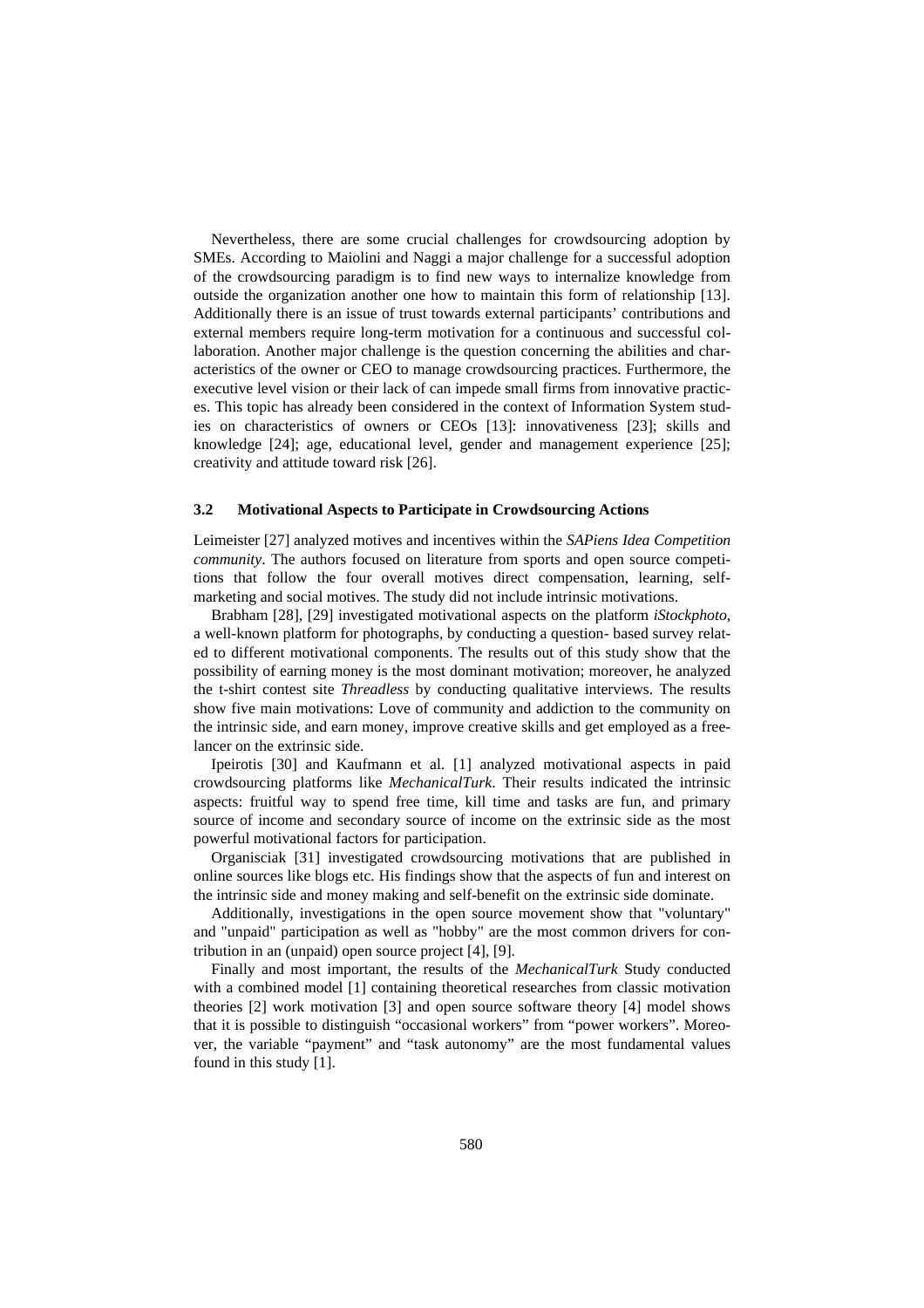#### **3.3 Formulation of Research Question**

The literature review indicates that (a) SMEs are a viable domain for crowdsourcing research and (b) understanding on the motivational factors of individuals to participate in crowdsourcing actions is still in its infancy.

This leads to the key research question of this paper: "*What are the motivational factors for individuals to participate in crowdsourcing?*"

As discussed above, this question will be investigated in the context of software development tasks in small and medium sized enterprises.

## **4 Research Model**

Kaufman et al. [1] found that many papers investigating motivation in the field of OSS are limited to a special point of view. For instance Roberts, Hann and Sloughter [32] used a specific open source software model, Lerner and Tirole [33] focused their analysis on labor economics and Hertel et al. [34] assessed the social factors of OSS.

To overcome the resulting limitations Kaufmann et al. utilized the approach of Lakhani and Wolf [4] and assumed the extrinsic and intrinsic motivational factors depicted in tables 1 and 2. Lakhani and Wolf [4] described a basic model that separates intrinsic and extrinsic motivation. They tested the categories: Enjoyment Based Motivation, Community/ Obligation Based Motivation on the intrinsic side and Immediate Payoffs and Delayed Payoffs on the extrinsic side. This extensive coverage of motivational aspects is suitable as a basis for investigating the crowdsourcing environment [1] and has been adopted for the use of the combined model.

#### **4.1 Intrinsic Motivation**

A Part of the model consists out of Hackman and Oldham's [3] developed model in the area of job characteristics. It includes three psychological states, which are responsible for the internal motivation of a worker: (a) Experienced meaningfulness of work (b) Experienced responsibility for outcomes of work (c) Knowledge of the actual results of the work. [3] identified for each of them one or more stimulating job characteristics, these are: (a) **Skill variety**, **task identity**, **task significance**, (b) **Autonomy** (c) **Feedback from the job** [1].

Further investigations about return on education provide insights about additional motivation with regard to delayed payoffs. [35] And [4] explain the relationship between knowledge and skills and how these can be transformed into material advantages: (a) **Signaling** and (b) **advancement of human capital** [1].

Table 1 provides an overview of the intrinsic motivational factors: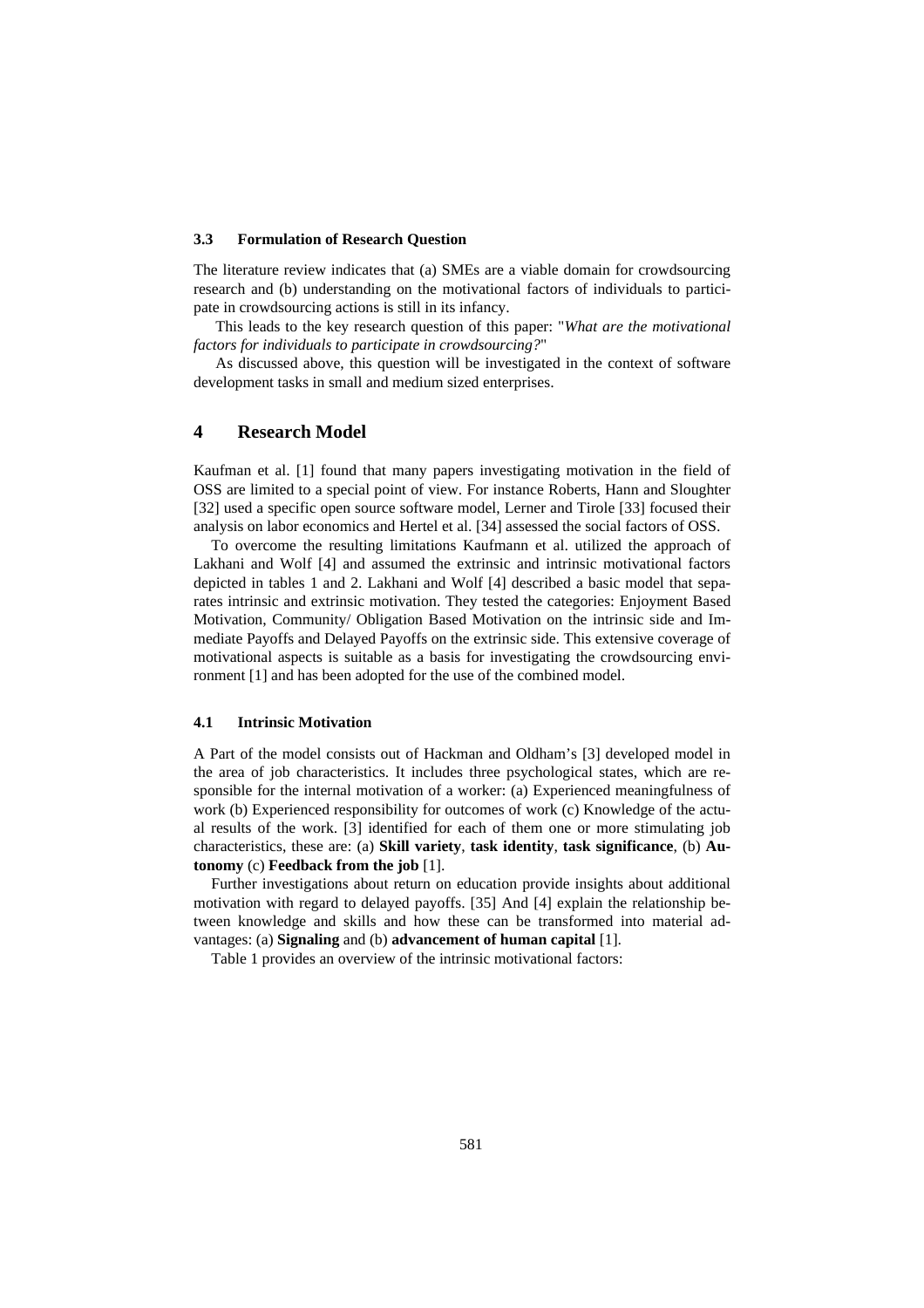|                  | <b>Construct</b>                | <b>Definition</b>                                                                                   |                                |  |  |
|------------------|---------------------------------|-----------------------------------------------------------------------------------------------------|--------------------------------|--|--|
| Enjoyment based  | <b>Skill Variety</b>            |                                                                                                     |                                |  |  |
|                  | <b>Task Identity</b>            | (Hackman<br>and Old-<br>ham, 1980)                                                                  |                                |  |  |
|                  | <b>Task Autonomy</b>            |                                                                                                     |                                |  |  |
|                  | Direct feedback<br>from the fob | Explains how significant a sense of achievement<br>can be perceived during or after task execution. |                                |  |  |
|                  | Pastime                         | If a worker acts just in order to kill time.                                                        |                                |  |  |
| Commuty<br>based | Community<br>Identification     | Explains how a worker adapts norms and values<br>from the crowdsourcing community.                  | (Lakhani<br>and Wolf,<br>2005) |  |  |
|                  | Social Contact                  | Refers to the appearance of motivation caused by<br>the existing of the community                   | (Brabham,<br>2008, 2010)       |  |  |

**Table 1.** Intrinsic motivational factors [1]

Kaufmann et al. [1] separate two categories within the intrinsic model: The Category of Enjoyment Based Motivation is measured by the constructs Skill variety, Task Identity, Task Autonomy, Direct Feedback from the Job and Pastime. The category Community based Motivation is measured by the constructs of Community Identification and Social Contact.

## **4.2 Extrinsic Motivation**

The extrinsic motivation separated into three categories: Immediate Payoffs, Delayed Payoffs and Social Motivation. All types of monetary compensation received for working on crowdsourcing tasks are covered in the **payment** construct. Delayed payoffs comprises all benefits in order to generate material welfares in the future, measured by the constructs **signaling** and **human capital advancement**. Social motivation comprises from values: **action significance by external values**, **norms and obligations** as well as **indirect Feedback from the Job**.

Table two provides an overview of the extrinsic motivational factors: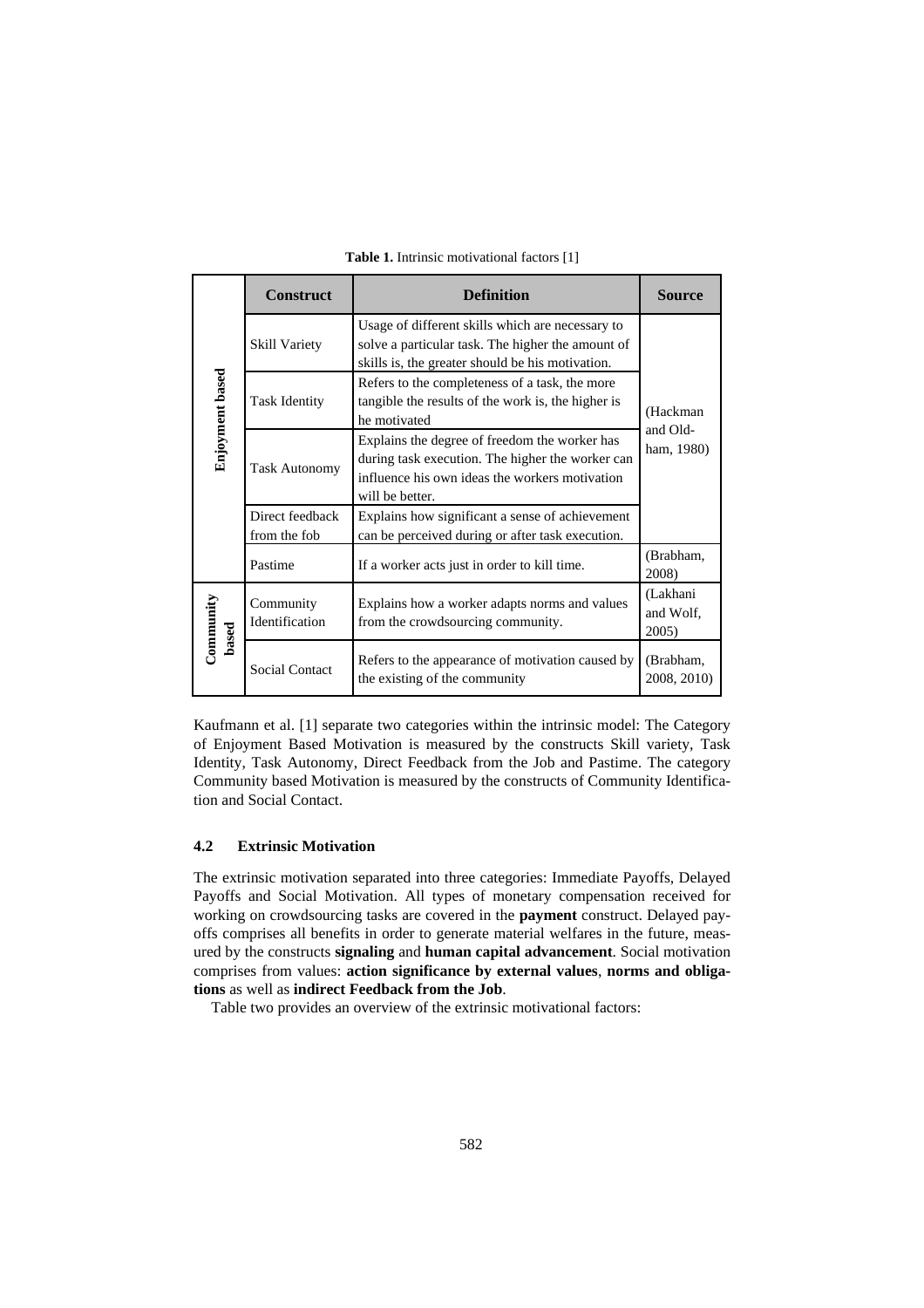|                      | <b>Construct</b>                                                    | <b>Definition</b>                                                                                                      |                                       |
|----------------------|---------------------------------------------------------------------|------------------------------------------------------------------------------------------------------------------------|---------------------------------------|
| Immediate<br>payoffs | Payment                                                             | Motivation by monetary compensation received<br>for completing a task.                                                 | (Lakhani<br>and<br>Wolf,<br>2005)     |
|                      | Signaling                                                           | A worker who wants to join a platform in order to<br>show presence and being noticed by possible<br>employers.         | (Lakhani<br>and<br>Wolf,              |
| Delayed payoffs      | Human capi-<br>tal advance-<br>ment                                 | Refers to the motivation to advance skills that<br>could be important for possible material ad-<br>vantages in future. | 2005;<br>Weiss,<br>1995)              |
| Social motivation    | Action Sig-<br>nificance by<br>External<br>Values                   | Motivational aspects with values from outside the<br>crowdsourcing community.                                          | (Deci<br>and<br>Ryan,<br>1985;        |
|                      | Action Sig-<br>nificance<br>by external<br>obligations<br>and norms | Motivation provided by a third party from outside<br>of the crowdsourcing platform.                                    |                                       |
|                      | Indirect<br>feedback<br>from the job                                | Motivation caused by feedback about the deliv-<br>ered work results by other individuals.                              | (Hack-<br>man and<br>Oldham,<br>1980) |

**Table 2.** Extrinsic Motivation of the combined Model [1]

The research model developed by Kaufmann et al. [1] contains theoretical researches from classic motivation theories [2], work motivation [3] and open source software theory [4] and aims to cover the intrinsic and extrinsic motivations of individuals to participate in crowdsourcing communities. It is used as basis for the investigations of the *MobileWorks* platform.

## **5 Research Method**

Data collection was done via an online self-reported survey using the software LimeSurvey. The questionnaire has been posted on *MobileWorks,* a crowdsourcing platform for businesses and developers, specializing in developing software applications [37]. Participants were forwarded to the survey which consisted of 34 questions. All items were measured using 7-point Likert scales.

From February  $1<sup>st</sup>$  to February  $5<sup>th</sup>$  2012, 323 responses were collected whereby 43 incomplete responses have been excluded resulting in 280 complete replies.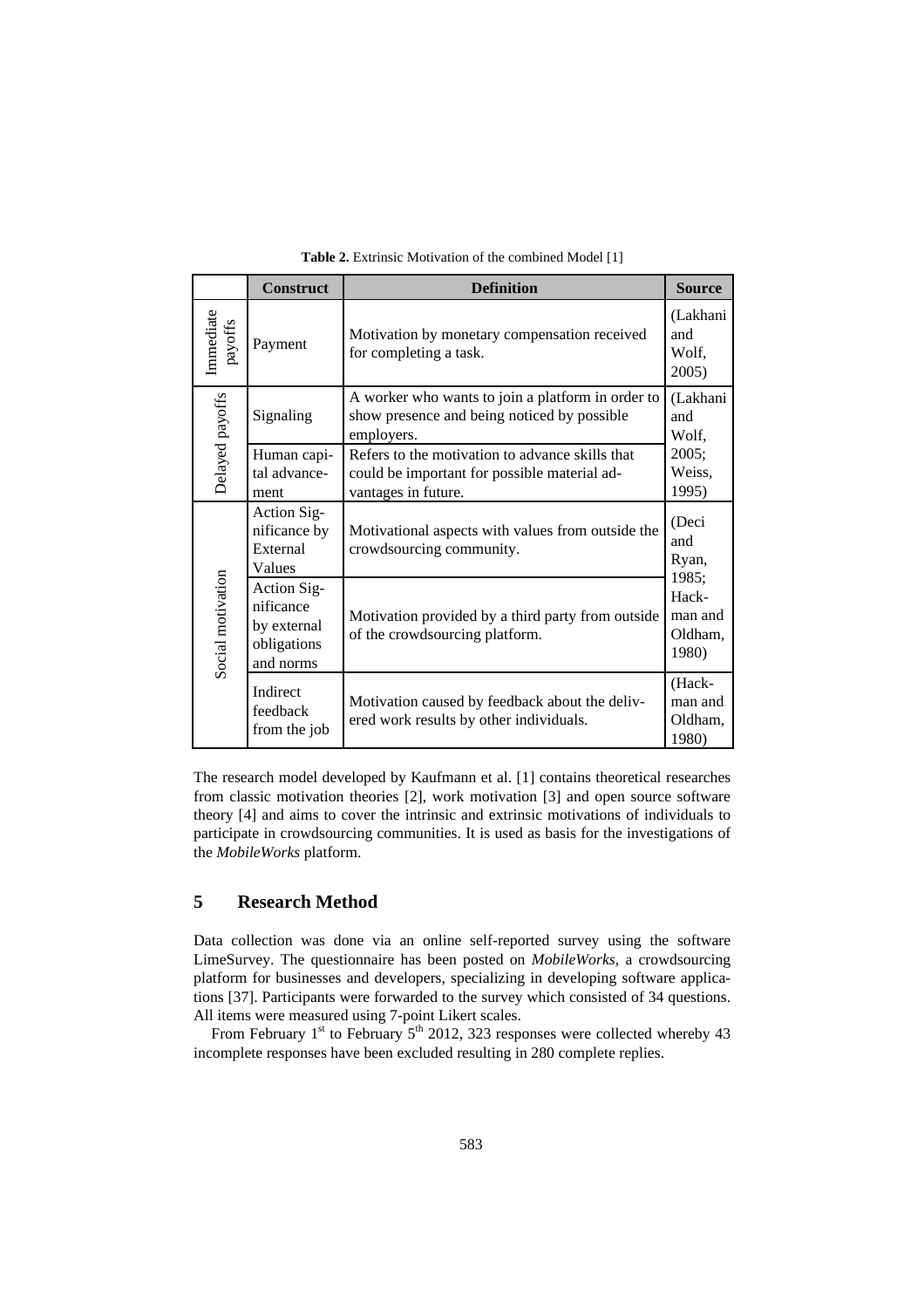The survey questions are based on Kaufmann et al. [1]. For every construct (Skill Variety/ Task Identity/ Signaling etc.) two types of questions were designed: One, that directly address the reader with a well-explained question; in addition, a supporting question that ensures a better understanding of the question to avoid irritations of the participants [1].

Measuring 13 constructs with 2 items leads to 26 survey elements about motivational aspects; moreover, demographic questions (e.g. annual income, gender, current employment status, age etc.) have been adapted from existing studies [1], [30], [36].

## **6 Results**

### **6.1 Differences in Motivational Aspects**

Table 3 shows an overview over the mean comparison test. For every motivational aspect on the left hand-side of the table (Payment, Signaling etc.) the following values are calculated (1= Kaufmann et al. study, 2= this study): mean value (MV), standard deviation (Std.), test-value (TW), degree of freedom (DF) and the acceptance of the H0 hypothesis.

The aim of these calculations was to identify and test the H0 Hypothesis: "mean values are equal" (H0: $\mu$ 1= $\mu$ 2). This calculation was enabled by the use of the Student's t-Test which goal is to compare the means identified for each motivational aspect. Popular levels of significance are 10% (0.1), **5% (0.05)**, 1% (0.01), 0.5% (0.005), and 0.1% (0.001). If the test of significance gives a value within the critical area  $(\alpha=0.05\%)$  the null hypothesis is **rejected**. The average value does not significantly differ from each other and is **accepted** if the value stays within the confidence interval of CI=95%.

$$
TW \in critical area \ge 1,65 \rightarrow H0 rejected \rightarrow MV differ significantly
$$
 (1)

TW  $\neq$  critical area ≤ 1,65  $\rightarrow$  H0 **accepted**  $\rightarrow$  MV does not differ significantly (2)

#### **6.2 Comparison of Quantitative Results**

In contrast to the results of Kaufmann et al. where the intrinsic motivation dominates its extrinsic counterpart (see Table 3), the results of this study show the extrinsic motivation (e.g. Payment, Signaling, Human Capital Advancement or Action Significance by External Values etc.) dominates its intrinsic complement (e.g. Skill Variety, Task identity or Direct Feedback from the Job etc.).

Both studies come to the same conclusion regarding pastime score: a highly significant positive correlation with the annual household income. According to Kaufmann et al. this fact leads to the suggestions, that it might be suitable as an estimator for the individual importance of the motivation by payment.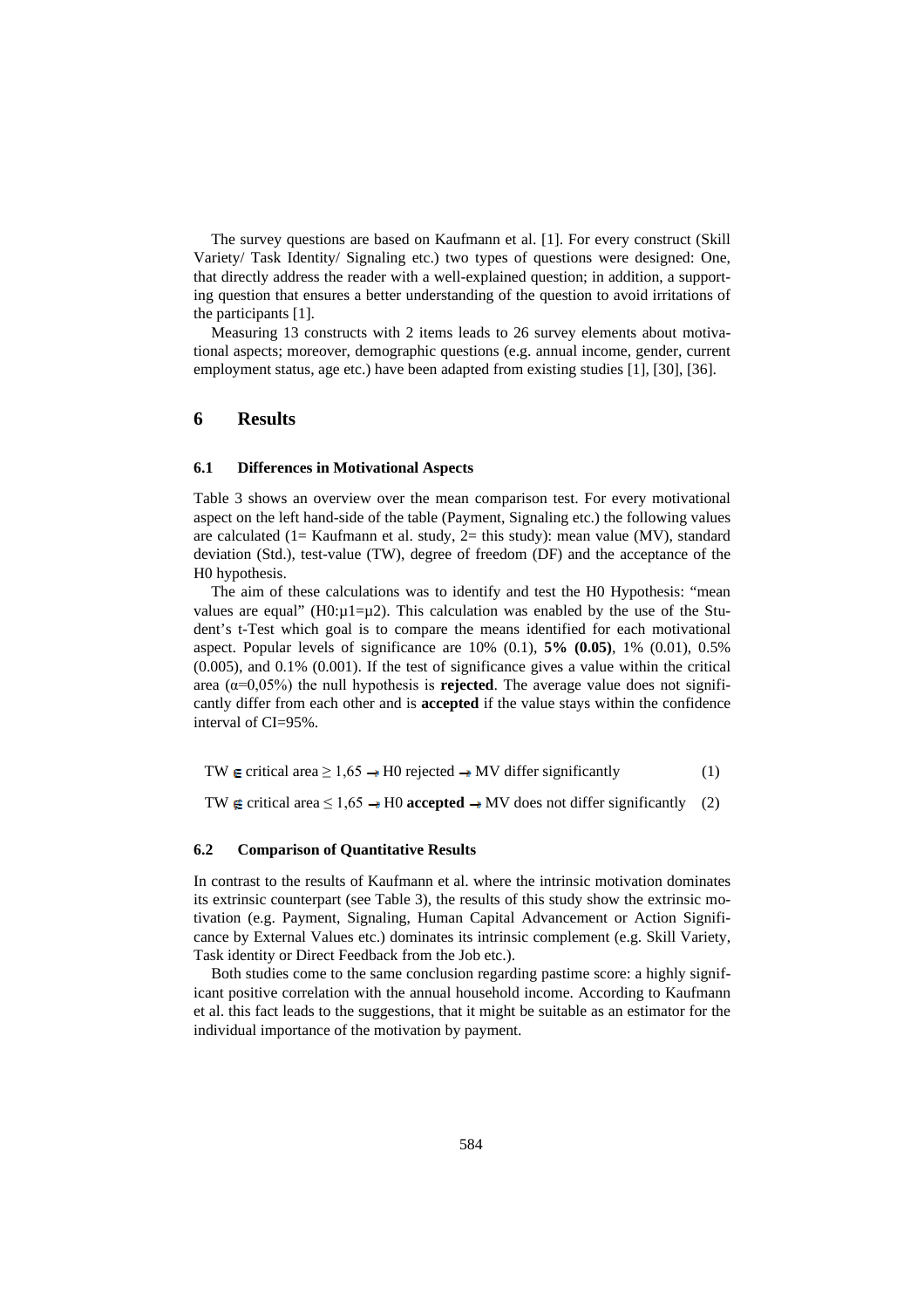| <b>Motivationsl Aspects</b>      | <b>MV1[1]</b> | Std1 [1] | MV <sub>2</sub> | Std <sub>2</sub> | TV     | DF       | HO       |
|----------------------------------|---------------|----------|-----------------|------------------|--------|----------|----------|
| Payment                          | 3,0           | 0,7      | 2,8             | 1,3              | 2.3    | $\infty$ | Rejected |
| Signaling                        | 1,9           | 0,9      | 2,0             | 1,3              | $-1,3$ | $\infty$ | Accepted |
| Human Capital Adv.               | 2,2           | 0,8      | 2.3             | 1,6              | $-0.7$ | $\infty$ | Accepted |
| <b>Action Sig. By Values</b>     | 1,7           | 0.9      | 2,1             | 1,2              | $-4,2$ | $\infty$ | Accepted |
| <b>Action Sig. By Norms</b>      | 1,0           | 0,8      | 1,6             | 1,4              | $-6,3$ | $\infty$ | Accepted |
| <b>Indirect Feedback</b>         | 2,0           | 0,8      | 2,0             | 1,4              | $-3.9$ | $\infty$ | Accepted |
| <b>Skill Variety</b>             | 2,4           | 0,7      | 2.4             | 1,2              | 0.7    | $\infty$ | Accepted |
| <b>Task I dentity</b>            | 2,3           | 0.9      | 1,9             | 1,3              | 4,0    | $\infty$ | Rejected |
| <b>Task Autonomy</b>             | 2,4           | 0,8      | 1,8             | 1,3              | 7,0    | $\infty$ | Rejected |
| Direct Feedback                  | 2,0           | 0,7      | 2,2             | 1,2              | $-1,8$ | $\infty$ | Accepted |
| Pastime                          | 2,1           | 1,2      | 1,6             | 1,5              | 5,1    | $\infty$ | Rejected |
| <b>Community I dentification</b> | 2,0           | 0,9      | 1,8             | 1,3              | 2.4    | $\infty$ | Rejected |
| <b>Social Contact</b>            | 1,3           | 1,0      | 1,7             | 1,4              | $-4,0$ | $\infty$ | Accepted |

**Table 3.** Results of motivational aspects - Mean comparison test

Table 4 shows the demographic details of the participants.

|  | Table 4. Respondent's Demographics |
|--|------------------------------------|

| Time on platform per week         | $1$ [1] | 2            | <b>Annual Income</b>          | 1[1]         | 2            |
|-----------------------------------|---------|--------------|-------------------------------|--------------|--------------|
| $2-4h$                            | 17,2%   | 19,0%        | $<$ \$7000                    | 23,0%        | 24,0%        |
| $1-2h$                            | 4,60%   | 16,0%        | $<$ \$7000-\$14,999           | 15,3%        | 21,0%        |
| $4-8h$                            | 21,3    | 14,0%        | $<$ \$15,000-\$34,999         | 25,1%        | 16,0%        |
| $8-12h$                           | 18,6    | 14,0%        | $<$ \$35,000-\$74,999         | 20,9%        | 14,0%        |
| $12-20h$                          | 17,9    | 11,0%        | $<$ \$75,000-\$124,999        | 12,3%        | 6.0%         |
| 20-40h                            | 13,7    | 8,0%         | $<$ \$125,000                 | 3,0%         | 6,0%         |
| >40h                              | 4,2     | 8,0%         | no answer                     | 0.5%         | 2,0%         |
|                                   |         |              |                               |              |              |
| M ember ship                      | 1 [1]   | $\mathbf{z}$ | <b>Employment Status</b>      | 1 [1]        | $\mathbf{z}$ |
| $<$ 3 months                      | 22,7%   | 24%          | fulltime                      | 41,3%        | 41,0%        |
| $<$ 1 year                        | 15,5%   | 16%          | part time                     | 19,0%        | 28,0%        |
| $<$ 6 months                      | 15,8%   | 13%          | in education                  | 17,9%        | 15,0%        |
| $<$ 1 month                       | 19.0%   | 12%          | unemployed                    | 21,8%        | 13,0%        |
| $<$ 2 years                       | 13,9%   | 12%          | no answer                     | 0,0%         | 4,0%         |
| $<$ 1 week                        | 5,6%    | 10%          |                               |              |              |
| no answer                         | 0,5%    | 8%           |                               |              |              |
|                                   |         |              |                               |              |              |
| <b>Highest Level of Education</b> | 1[1]    | 2            | National Representative 1 [1] |              | $\mathbf{2}$ |
| <b>Bachelor's Degree</b>          | 41,8%   | 43,0%        | India                         | 38,5         | 56,0%        |
| Master's Degree                   | 20.0%   | 16,0%        | Other                         | 13,9         | 17,0%        |
| Some college, no degree           | 18,6%   | 10,0%        | <b>USA</b>                    | 47,6         | 15,0%        |
| <b>Associate Degree</b>           | 5,6%    | 10,0%        | no answer                     | $\mathbf{O}$ | 1,0%         |
| Professional Degree               | 1,6%    | 5,0%         | Europe                        |              | 11,0%        |
| Doc.                              | 0,9%    | 6,0%         |                               |              |              |
| High School                       | 8,8%    | 4,0%         |                               |              |              |

Moreover, both studies noticed that participants working part time state human capital advancement significantly higher than participants who are still in education of working fulltime.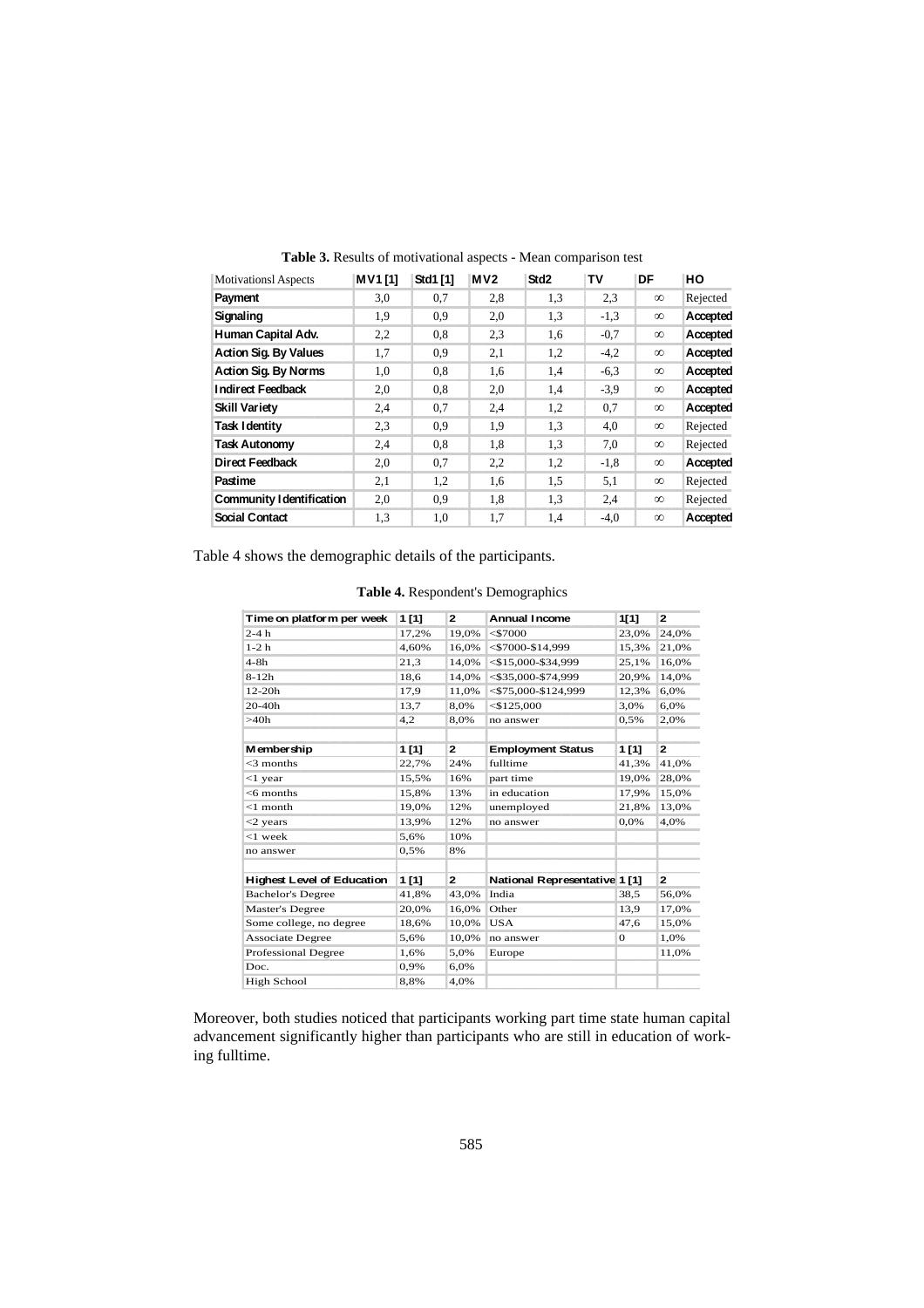Another similarity between the two studies concerns the attributes pastime and weekly time on *MobileWorks/MechanicalTurk*: Both results show, that there is a highly significant negative correlation between this two attributes. According to Kaufmann et al. this fact leads to the assumption, that pastime can only be attributed to occasional workers on this platform who do not tend to use *MobileWorks/MechanicalTurk* very frequently.

Moreover, both studies indicate that the variable weekly time on *MobileWorks/MechanicalTurk* is highly significant positively correlated with 5 (recent study) or 9 [1] of the other motivational construct scores. According to Kaufmann et al this fact qualifies to distinguish the motivation of power workers from the motivation of occasional workers.

The application of a t-Test to compare the means shows some interesting significantly consistencies concerning 8 of the 12 motivational aspects of the applied model (see table 3). It can be seen that the means of the motivational attributes *Signaling, Human Capital Advancement, Action Significance by external Values, Action Significance by Norms & Obligations, Indirect Feedback from the Job, Skill Variety, Direct Feedback from the Job* and *Social Contact* **do not significantly differ** (H0:µ1=µ2) to the means found by Kaufmann et al. with a probability of 95% (TW  $\epsilon$  critical area  $\leq$  $1,65 \rightarrow H0$  accepted  $\rightarrow MV$  does not significantly differ).

Due to the fact that 66,67% of the motivational aspects do not significantly differ between the software development crowdsourcing platform *MobileWorks* and the paid crowdsourcing platform *MechanicalTurk* allows to directly consider a compliance of workers motivation in mentioned domains.

**Significantly differences** could be noticed concerning the attributes *Payment, Task identity, Task Autonomy, Pastime and Community Identification* (TW  $\epsilon$  critical area  $\geq$  $1,65 \rightarrow$  H0 rejected  $\rightarrow$  MV differ significantly). This means that the overall importance of above-mentioned attributes in the paid crowdsourcing domain was rated higher than in the software development crowdsourcing domain; moreover and logically, especially the key-attribute *payment* stresses the importance of performancebased payment of workers motivation in paid crowdsourcing domains.

There are also differences concerning the demographic data and the motivational aspects. Kaufmann et al. mention that participants stating to be still in education rank *Skill Variety* and *Social Contact* significantly lower than participants of all other subgroups of employment status.

This study indicates that participants stating to work fulltime rank *Social Contact* lower and *Skill variety* higher than participants who are still in education.

Finally, both studies indicate that the relevance of *Social Contact* is marginal.

#### **6.3 Expert Discussions / Qualitative Results**

The results of the study and further outlook to the field were discussed with experts on crowdsourcing. A Senior Lead Analyst of Citigroup Incorporation, an Engineering Manager of StorNext File Systems and a Global Customer Support Director of Oracle's Assurance and RAC Support Team.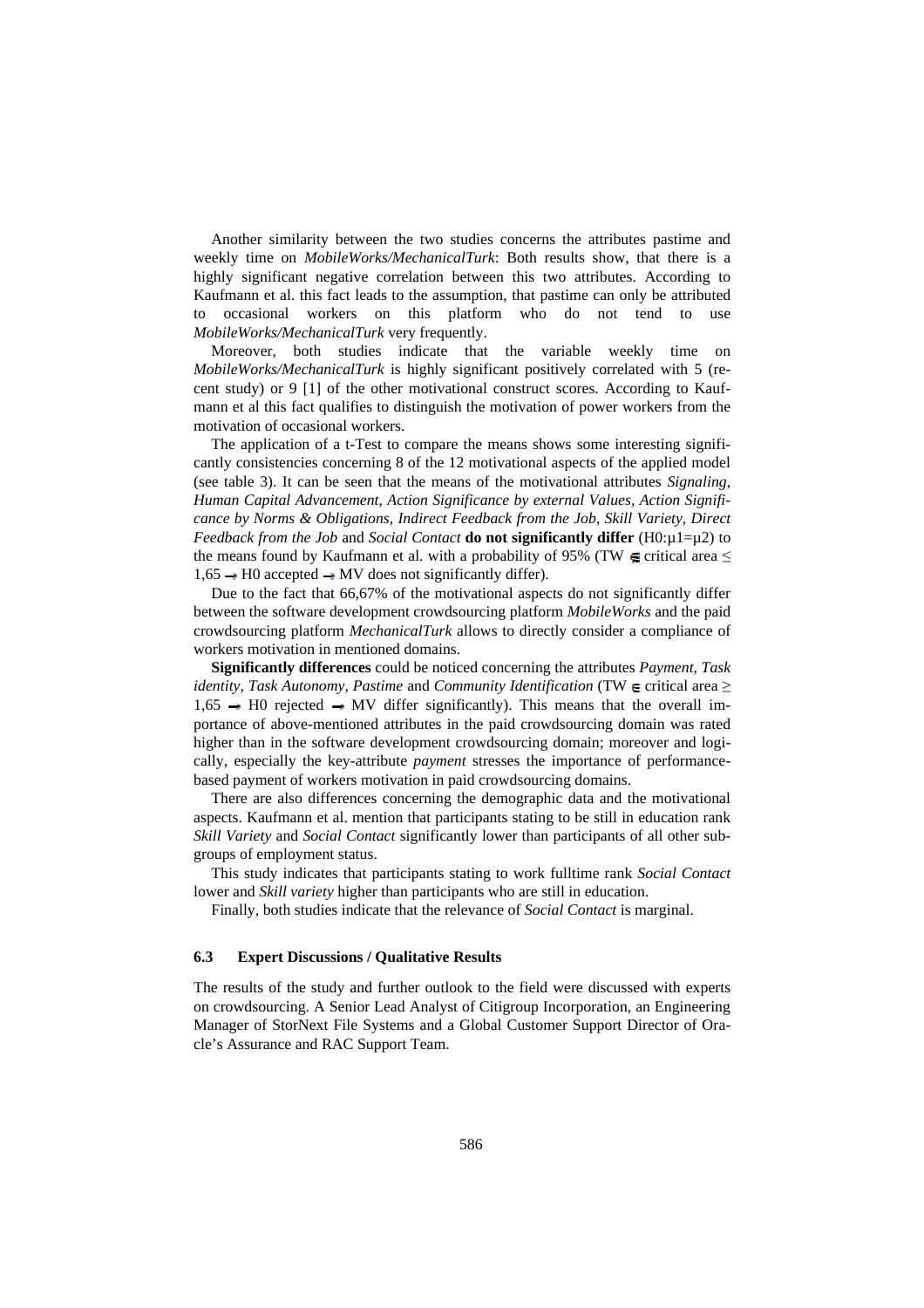The interviews provided valuable insights from a crowdsourcing business point of view. In order to answer the question about the sustainability of the crowdsourcing model in software development domains, various and useful information was provided. One possibility is to provide "financial incentives" to participants, which reflects the hope of the market for their services at some point in the future. Another crucial point to successfully deploy crowdsourcing environments is to have one or more "sponsoring agreements": furthermore, without sponsors, individuals would be required to coordinate financial support of the community on their own.

This fact could make scheduling deliverables and planning difficult; furthermore, a "Balance in Flexibility" could provide important oversight in overall directions in order to manage organizational challenges. Most interesting would be the approach adopting a "rating system" in order to rate not only owner satisfaction, but also the developers reliability and quality in separate categories. That approach could be useful for future project owners in order to weigh costs against skills and performance.

Structuring software development for a SME for crowdsourcing requires a high degree of flexibility. First, "incorporate feedback" from limitless different sources but still maintain control over the final quality with the help of a "tiered system" to ensure experienced contributors could be a possible approach; furthermore, this approach could provide valuable input which increases the quality of the final product and gains the possibility of financial success with regard of the earned prestige. Second, based on lower risk, SMEs should place their software development process "alone"; furthermore, if crowdsourced resources or e.g. certain parts of a software development process fail to deliver, it would not negatively impact a project's success.

In general, for successful incorporation the key point is, to have some clear "direction set" in order to avoid organizational vacuum; in addition, the timelines that can be met with distributed efforts vary to the number of resources.

To conclude, SMEs who are planning to engage into the crowdsourcing area, it is advisable to obtain sustainability and furthermore put some thought about how to structure its software development process to ensure product success and avoid financial losses.

## **7 Limitations and Further Research**

This study described different intrinsic and extrinsic motivational factors of influence between paid and non-paid crowdsourcing platforms. Using the model developed by Kaufmann et al. this study explored salient drivers of motivation for participation.

Moreover, a meaningful comparison of means by the application of the t-Test delivered differences and consistencies between the paid crowdsourcing domain and the software development crowdsourcing domain concerning motivational aspects; nevertheless, it should be considered that asking for the importance of money directly has to be regarded as non-objective [1]; According to Kaufmann et al. [1], a better and more suitable approach for measuring the importance of money has to be established.

Referring to this, new and promising approaches like list experiments [38] or natural experiments [39] have been developed [1]. A comparison of the data after the use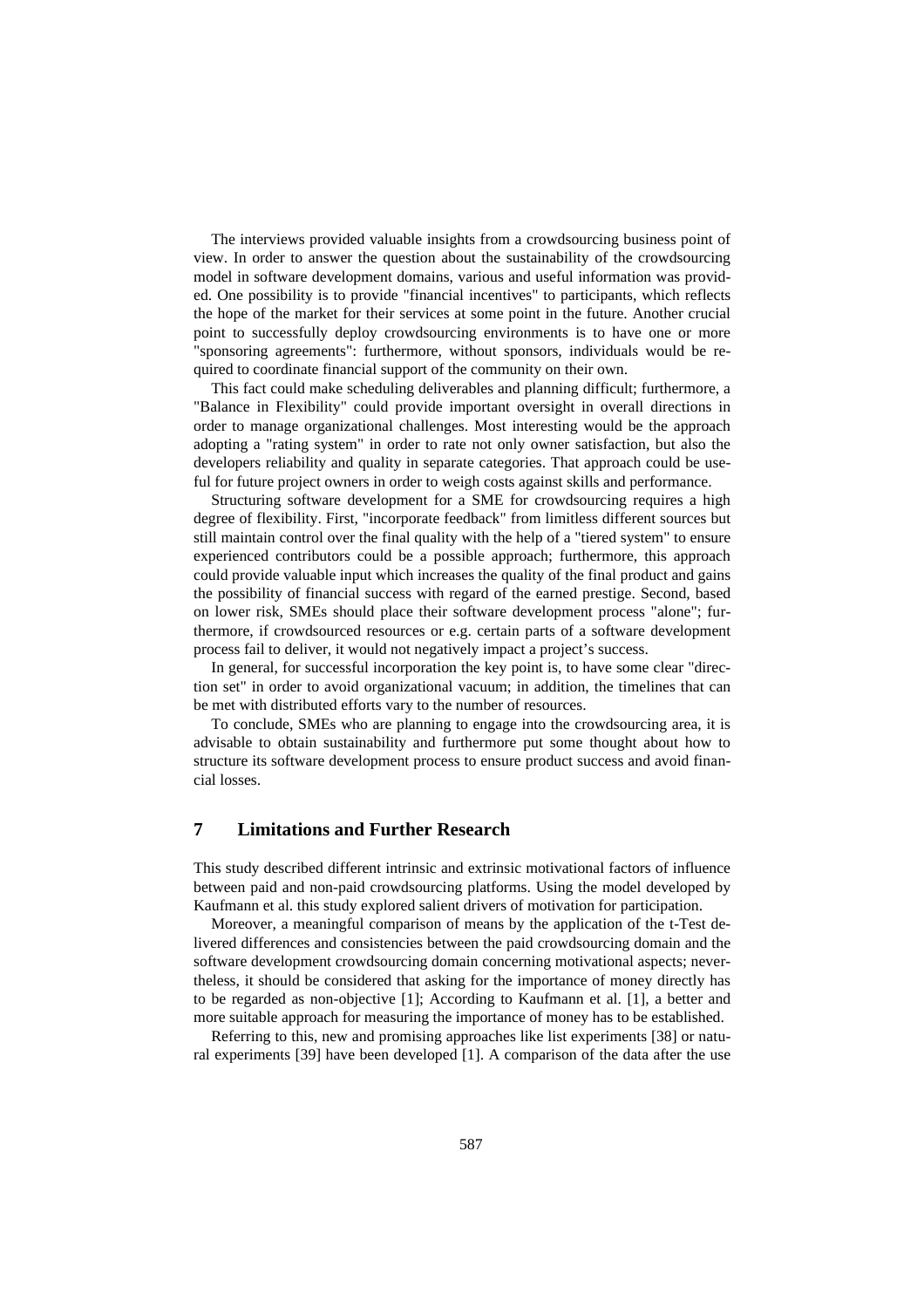of such list experiments or other promising applications would be an advantage to classify the findings.

Moreover, further researches could investigate if the motivation in the software development crowdsourcing domain is related or clearly different from open source development platforms; in addition, there is a lack of study aiming the effect of motivation on participation outcomes such as performance, which is defined as the cognitive outcome of conducting a series of activities [40].

Since possible outcomes of crowdsourcing processes are even more important than the action of participating itself, investigations about how motivational factors affect task performance could provide scientific parameters and enhance the chance of project success; to conclude, additional research to identify and investigate other salient factors for member contribution to crowdsourcing tasks in the software development domain is necessary.

## **8 Conclusion**

*"At the core of crowdsourcing is the understanding that the crowd is an online community voluntarily participating in the creation of value for an organization*" [28]. With the transformation of the World Wide Web into the collaborative Web 2.0 new ways of productive interaction between companies and individual users evolved.

Even though preliminary studies exist, there is still little understanding on what motivates online community members to participate, create and share content [11]. Online Communities play a major role in the investigation of incentives and motivations for the participants since crowdsourcing processes are held in online communities through an open call via the Internet [28]. Therefore, SMEs that wishes to successfully utilize and integrate crowdsourcing into their software development process, must nurture these communities, respect their time investments and talents, and gain a better understanding of user motivation and incentive.

This study provides a contribution to the field of workers motivation in the software development crowdsourcing domain. First, the investigation of crowdsourcing adoption for SMEs showed, that it might be a suitable approach that enables SMEs to crowdsource certain parts of their software development process to online communities such as *MobileWorks*, provided that SMEs adopt an "open" paradigm into their current business model; furthermore, another major precondition for SMEs in this context is to nurture community bonds, respect the time investments and talents of the crowd for a better understanding of user motivation and incentive for participation, since crowdsourcing processes are held in Online Communities [28]. Second, by applying the combined research model developed by Kaufmann et al. [1] to discern what factors motivate people to participate, the questions concerning motivational aspects being most important.

The results show that the highest score is payment, followed by task related factors like learning new or sharpen existing skills, which is in line with results from open source Software studies [41], or the usage of a variety of skills and talents which are part within a numerous continuum of factors that motivates members to participate.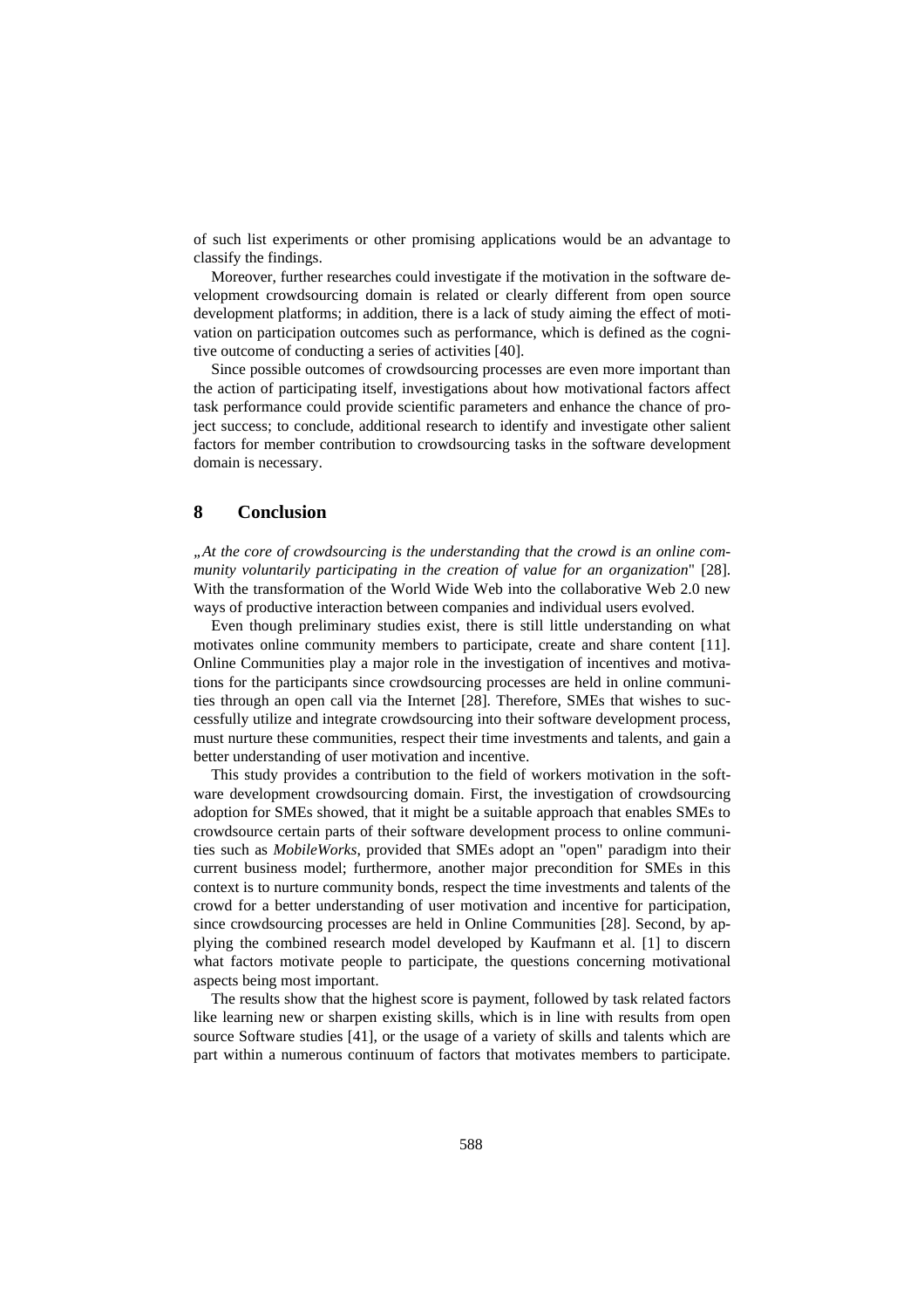Moreover, a meaningful comparison of means by the application of a t-Test delivered differences and coincidences between the paid crowdsourcing domain and the software development crowdsourcing domain concerning motivational aspects. Due to the fact that 8 of the 12 motivational aspects (see table 3) do not significantly differ between the software development crowdsourcing platform *MobileWorks* and the paid crowdsourcing platform *MechanicalTurk* allows to directly consider a compliance of workers motivation in mentioned domains.

Significant differences could be noticed concerning the key-attribute *Payment* and the attributes *Task identity, Task Autonomy, Pastime and Community Identification*. Furthermore, Ghosh and Glott et al. [9] identified intrinsic motivation on free and open source Projects as well as Kaufmann et al. [1] in their study about workers motivation on the paid crowdsourcing platform *MechanicalTurk* as the main contributing factor, this study found that the extrinsic motivation dominates its intrinsic complement.

Moreover, Kaufmann et al. [1] qualified the attribute "Weekly Time on *MobileWorks"* to distinguish power workers from occasional workers and is therefore a qualified variable for further investigations in crowdsourcing domains.

Third, this study delivers insights into the crowdsourcing business point of view. Three crowdsourcing experts delivered insights to the question about sustainability of crowdsourcing and offer the most suitable options how to structure a SMEs software development process. The responses show, that financial incentives, a well-balanced number of sponsors and the development of a rating system qualify as a requirement to obtain sustainability. Furthermore, SMEs who are able to incorporate feedback through the establishment of a tiered rating system and moreover are able to keep their software development process separated from its domestic business environment, is moving in the right direction and gains the possibility of commercial success. According to the global economic success and importance of the open source approach, the software development crowdsourcing domain has an excellent possibility to gain interest and application for capable and flexible SMEs.

## **References**

- 1. Kaufmann, N., Schulze, T., Veit, D.: More than fun and money. Worker Motivation in Crowdsourcing- A Study on Mechanical Turk, Proceedings of the Seventeenth Americas Conference on Information Systems, Detroit. (2011)
- 2. Ryan, R.M., Deci, E.L.: Intrinsic and extrinsic motivations: classic definitions and new directions. Contemporary Educational Psychology, Vol. 25, no. 1, pp. 54–67. (2000)
- 3. Hackman, J., Oldham, G.R.: Work redesign, Addison Wesley, Reading Mass, p. 71-82 (1980)
- 4. Lakhani, K.R., Wolf, R.G.: Why Hackers Do What They Do: Understanding Motivation and Effort in Free/Open Source Software Projects. In Feller, J., Fitzgerald, B., Hissam, S.A., Lakhani, K.R. (eds.): Perspectives on Free and Open Source Software, Cambridge,: MIT Pres. (2005)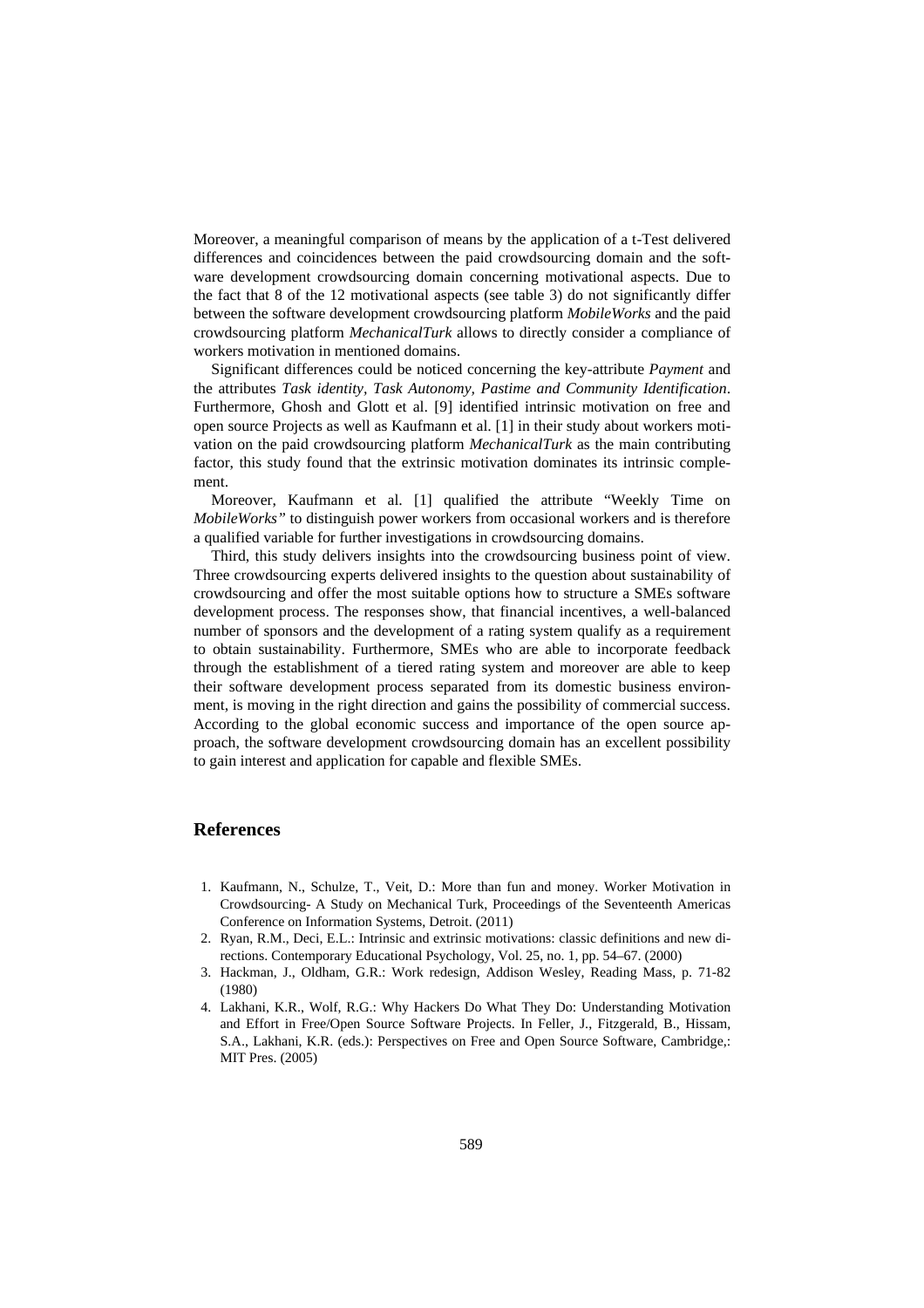- 5. Hippel, E.v., v. Krogh, G.: Open source software and the" private-collective" innovation model: Issues for organization science. Organization Science 14, no. 2, p. 209–223 (2003)
- 6. BusinessWire: Open Source Software Market Accelerated by Economy and Increased Acceptance From Enterprise Buyers, IDC Finds, http://www.businesswire.com/news/ home/20090729005107/en/Open-Source-Software-Market-Accelerated-Economy-Increased
- 7. Hippel, E.v.: Open Source Software Projects as User Innovation Networks. Perspectives on Free and Open Source Software, p. 299-311 (2008)
- 8. Fried, D.: Crowdsourcing in the Software Development Industry, University of Arizona. 83 (2010)
- 9. Ghosh, R.A., Glott, R., Krieger, B., Robles, G.: Free/Libre and open source software: survey and study, FLOSS, deliverable D18: final report, part 4: Survey of Developers, University of Maastricht, unpublished. (2002)
- 10. David, P.A., Waterman, A., Arora, S.: FLOSS-US, the free/libre/open source software survey for 2003, Stanford Project on the Economics of Open Source Software, unpublished (2003)
- 11. Janzik, L., Herstatt, C.: Innovation Communities: Motivation and Incentives for Community (2008)
- 12. Howe, J.: Weblog of Jeff Howe, http://crowdsourcing.typepad.com/cs/2006/06/ crowdsourcin g\_a.html
- 13. Maiolini, R., Naggi, R.: Crowdsourcing and SMEs: Opportunities and challenges, Department of Economics and Business Administration, LUISS Guido Carli, Rome (2011)
- 14. Koulopoulos, T.M.: The innovation zone: How great companies re-innovate for amazing success. Nicholas Brealey Publishing, Mountain View (2009)
- 15. Hewitt, M.: Trent focus for research and development in primary health care: Carrying out a literature review (1998)
- 16. Ramos, I., Cardoso, M., Carvalho, J.V., Graça, I.: An action research on open knowledge and technology transfer. In: Proceedings of the Conference The role of IS in leveraging the intelligence and creativity of SME's (CreativeSME), Guimarães, Portugal (2009)
- 17. Oliveira, F., Ramos, I., Santos, L.: Definition of a Crowdsourcing Innovation Service for the European SMEs, University of Minho, Department of Information Systems, Campus de Azurém, 4800-057 Guimarães, Portugal (2010)
- 18. Rahman, H., Ramos, I.M.: Open Innovation in SMEs: From Closed Boundaries to Networked Paradigm. Information in Motion: The Journal Issues in Informing Science and Information Technology. 7, pp. 47 (2010)
- 19. Chesbrough, H.W.: The era of Open Innovation, MIT Sloan Management Review, 44(3), pp. 34–41 (2003)
- 20. Gassmann, O.: Crowdsourcing: Innovationsmanagement mit Schwarmintelligenz, München, pp. 14-22 (2010)
- 21. Maiolini, R.: The Dark Side of Crowd. Open discussion presented at Media Camp 2010 Section 2, Crowsourcing and Business, Perugia (2010)
- 22. Hafkesbrink, J., Schroll, M.: Organizational Competences for Open Innovation in Small and Medium Sized Enterprises of the Digital Economy, in Competence Management for Open Innovation – Tools and IT-support to unlock the potential of Open Innovation, Hafkesbrink, J., Hoppe, H.U., Schlichter, J. (eds.): Eul , Lohmar (2010)
- 23. Thong, J.Y.L., Yap, C.S.: CEO characteristics, organizational characteristics and information technology adoption in small businesses. Omega. 23(4), pp. 429–442 (1995)
- 24. Attewell, P.: Technology Diffusion and Organizational Learning: The Case of Business Computing. Organization Science. 3(1), pp. 1–19 (1992)